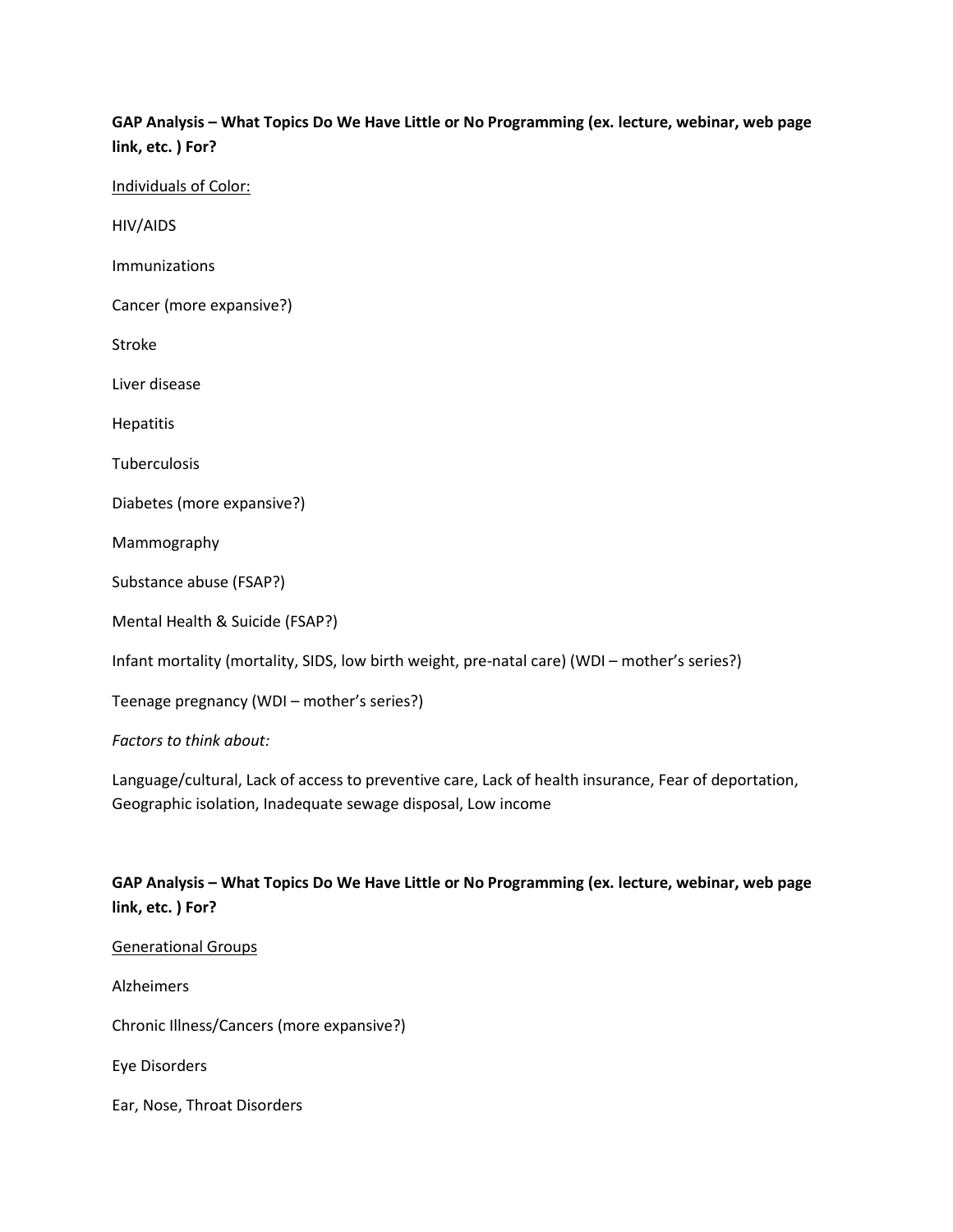Dental

Pregnancy (WDI – mother's series?)

Eating Disorders (Gannet?)

Prescription Drug Use (FSAP)

Self Esteem (FSAP)

Anxiety (FSAP)

Depression (FSAP)

Alcoholism (FSAP)

Marijuana (FSAP)

*Factors to think about:*

Lack relationship with primary care physician – accessing ER for non-emergencies

## **GAP Analysis – What Topics Do We Have Little or No Programming (ex. lecture, webinar, web page link, etc. ) For?**

Veterans Group

Accessibility (building, group fitness) for disabled veterans

PTSD (FSAP)

TBI (FSAP)

Suicide prevention (FSAP)

Substance abuse (FSAP)

Sexual Trauma for women and men (FSAP)

### **Moving Forward**

1) Create a list of questions to "filter" programming through to increase inclusiveness

a) Does this program include ethnic/racially/culturally relevant information? (ex. cooking class – when cooking greens and smoked neck bones recipe – you can reduce sodium by..., or statistics on